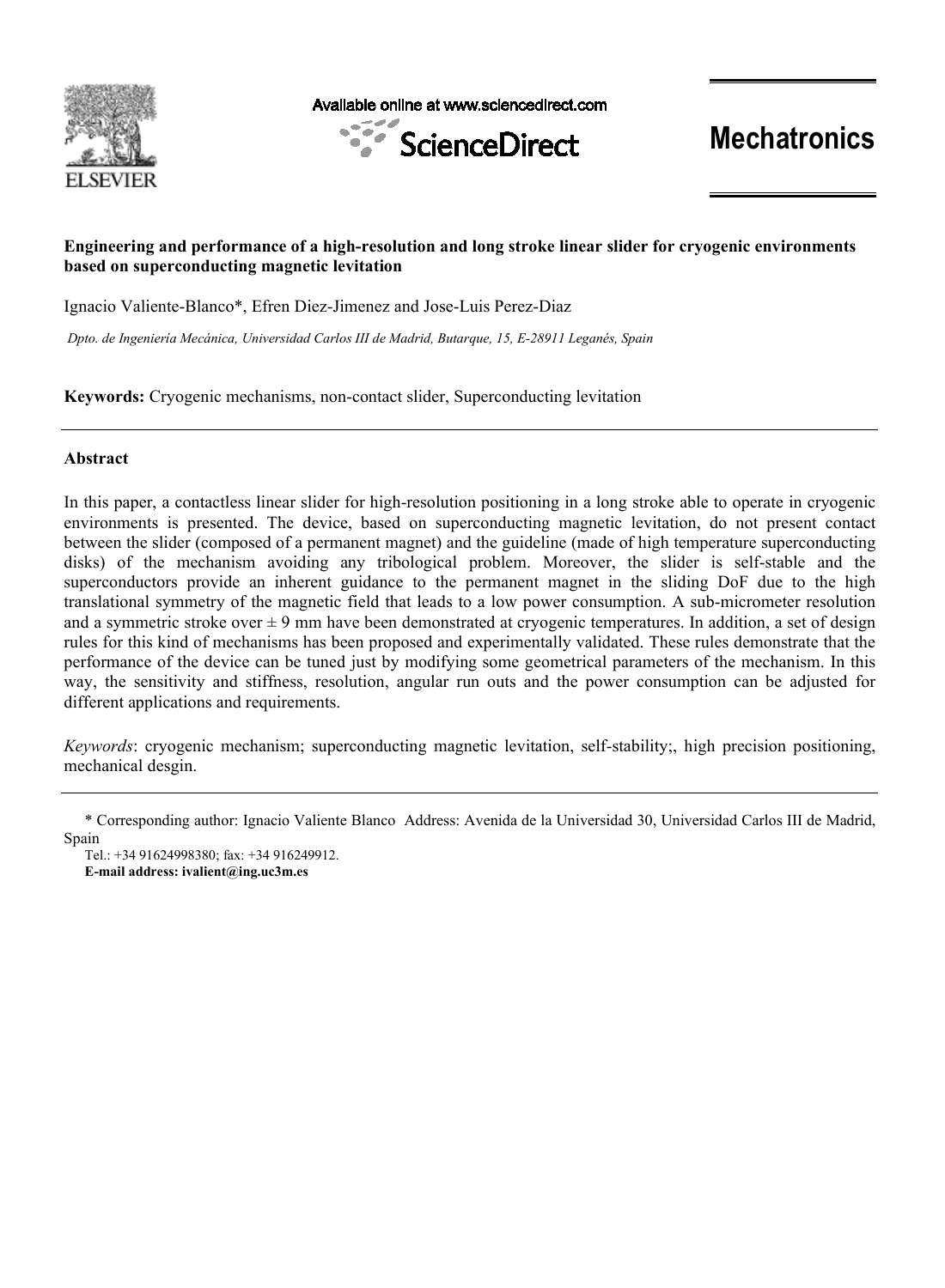# **1. Introduction**

Nanotechnology and nanoscience have experimented an great growth in the last decades [1,2]The motivation for this has been the increasing demands of microelectronics, optics, biomedical and precision engineering [3]. Ultra precision manufacturing and inspection systems in microautomating semiconductor fabrication, copying machines, stepper stages for photolithography, smallscale measuring machines (CMMs) for large area scanning, surface imaging in scanning probe microscopy (SPM), nanopositioning and nanomeasuring machines (NPM-Machine), development of micro-assemblies and micro and nanoelectromechanical systems (MEMS and NEMS) and servo systems of hard-disk drives (HDD), are just a few examples of the wide range of applications where micrometer/nanometer positioning within a long range is required [4–6].

Additionally, in some applications, cryogenic environments (temperatures below 120 K) are a desirable or mandatory condition. The sensitivity of a large number of sensors is greatly increased when they are at cryogenics temperatures, like for example, those required for far infrared interferometer spectroscopy [7,8]. The operating conditions in these environments include very low temperatures but also high vacuum. In this context, it is challenging for these mechanisms to overcome all the tribological problems associated with these conditions [9,10]. In addition very low energy consumption is also desirable in cryogenic environments.

Different technologies have been applied to precise positioning. Usually, piezoelectric (PZT) actuators are chosen to design precise positioning systems in order to achieve the submicrometric or nanometric positioning. Despite that the main limitation of PZT actuators is their very limited motion range, usually not longer than a few hundred micrometers [11,12], hybrid or dualstage positioning systems based on piezoelectric actuators and friction type piezoelectric actuators (based on the slip-stick phenomenon [13]) can sometimes reach long strokes with impressive accuracy [14]. Nevertheless piezoelectric actuators have several limitations, for example, they are sensitive to environmental changes such as temperature [15]. Nonlinearities such as hysteresis and creep are also present in piezoelectric materials [16,17]. Furthermore, the voltage required to operate piezoelectric actuators can be as high as several-hundred volts, which can be a problem in situations where it is necessary to have low levels of electrical input.

Other researchers have focused their efforts on magnetic levitation (maglev) positioners. These devices eliminate the strain, backlash, and hysteresis that limited the precision of position control and by being contactless devices, long lifetime and fatigue problems are minimized. Several prototypes have been proposed with strokes of tens of mm and resolution in the nanometer scale in one or more DoF [18–23]. In comparison with the piezoelectric positioners, the active magnetic levitation systems can offer similar accuracies for longer motion ranges. Nevertheless, the main disadvantage of these active magnetic levitation devices is that a great effort is required to control them as they are naturally unstable [24]. This requires a complex control method and consequently, complex electronics. In addition, the active control generates extra heat and requires high currents in the electromagnets [25]. Both, the need of high currents and generation of heat, are a main issue in cryogenic environments.

Other devices based on giant magnetostrictive materials has been proposed [26–28]. For this cases, the current demanded in these devices is high (sometimes over 10 A) and strokes and resolution very limited and very temperature dependent.

Devices based on superconducting magnetic levitation (SML) seem to be a very suitable option for actuators and positioners in cryogenic environments. SML provides self-stable levitation of a permanent magnet (PM) over a high temperature superconductor (HTS) [29,30]. At cryogenic temperatures HTS are naturally in the superconducting state and no cooling power is required. However, only a few attention has been paid in positioners based on this technology. Some kind of conveyors has shown reasonable results with strokes of not more than a few mm and resolutions in the  $\mu$ m range [31,32].

The invention presented in this paper [33] takes benefit of superconducting magnetic levitation technology to obtain long stroke positioning with high precision, minimized run-outs, at cryogenic temperature operation and low power consumption.

In addition, the lack of contact between the moving parts is very suitable for operation in clean-room applications too like in semiconductor manufacturing industry [34]. The device is based in the fact that a contactless sliding kinematic pair is established between a long permanent magnet levitating over a HTS at the mixed state. The sliding DoF (X direction) is generated thanks to a high translational symmetry of the applied magnetic field on the superconductor within the stroke of the mechanism. However, the choice of shape, configuration and size of the superconductors and magnets to determine the mechanical behavior is not a small issue and require analytical and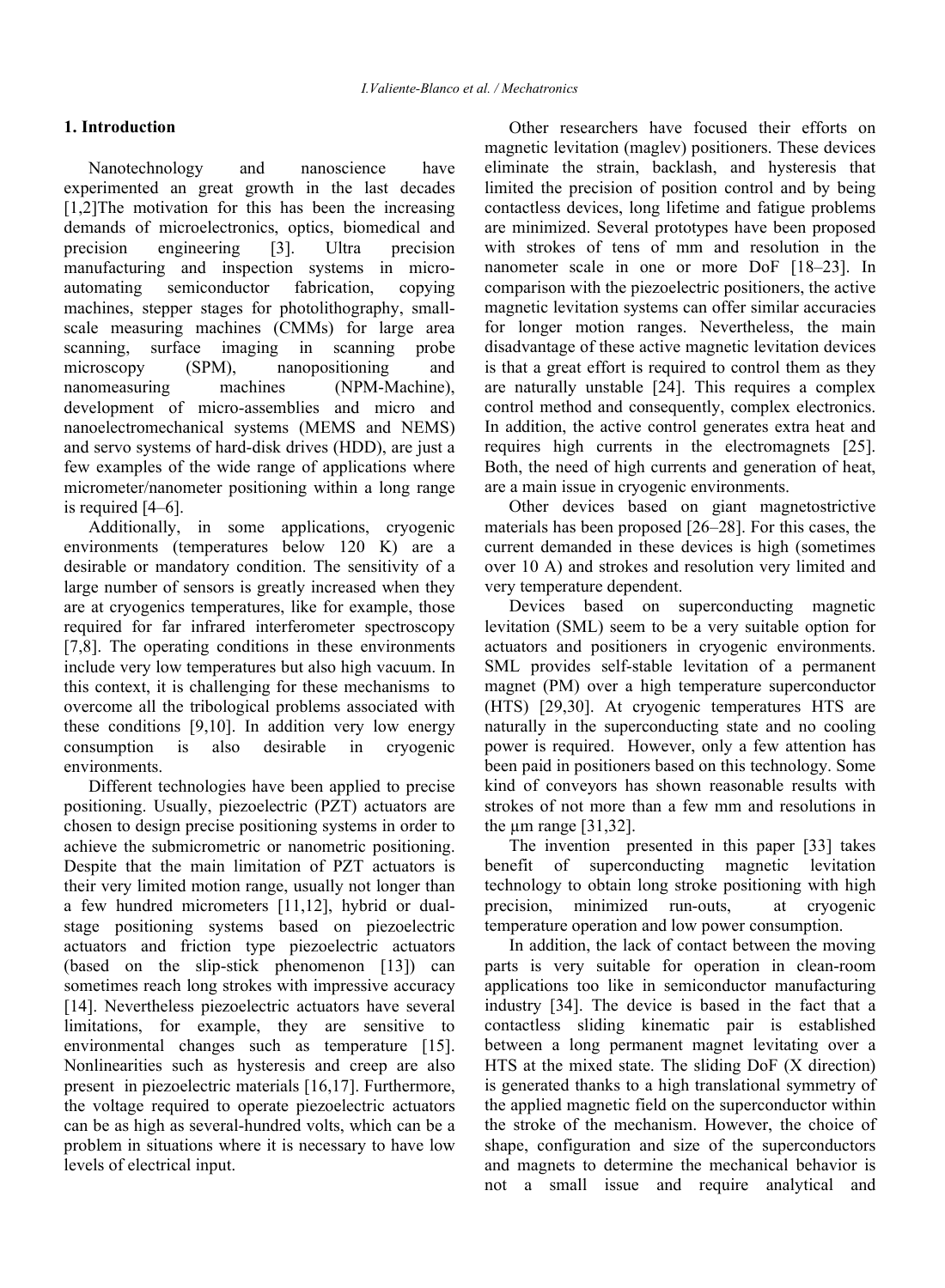experimental studies [35–40]. A initial mechanical characterization of the linear slider has been presented in [41].

In this paper, the working principles of the linear slider are presented, theoretically analyzed and experimentally validated. A sub-micrometer resolution and a symmetric stroke over  $\pm$  9 mm have been demonstrated at cryogenic temperatures. Furthermore, the theoretical foundations provide several design rules that can help to adapt the device for different sought requirements of stiffness, position resolution, run outs and power consumption. The mentioned design rules have been experimentally validated cooling down the superconductors with  $LN<sub>2</sub>$  at 77 K.

#### **2. Description of the device**

The linear slider can be divided in two sub-systems: the guidance system and the actuating system. The guidance system is composed of a static guideline, made of two 45 mm diameter superconducting polycrystalline  $YBa_2Cu_3O_{7-x}$  disks (HTS) (1), and a slider composed of a long Nd2Fe14B permanent magnet (PM) (2). The PM is a bar 160 mm in length and a square section of  $10x10$  mm<sup>2</sup> with a remanence  $Br =$ 1.3T and a coercivity  $Hc = 900$  kA/m. Notice that its magnetization direction is parallel to the Z axis in Fig 1. The rest of the mechanical fixtures are made of aluminum 6061 to avoid magnetic effects. The actuating system is composed of the same PM and a pair of coils (3) placed at both ends of the stroke of the mechanism. The axis of the coils is parallel to the Z axis and contained in the XZ plane in Fig 1. These coils are specially designed to provide improved stability to the PM and only exert magnetic forces in the sliding direction (X direction). They are manufactured with an inner aluminum core of  $80 \times 30$  mm<sup>2</sup> and 10 mm height surrounded by 150 turns of wire.



**Fig. 1**. Figure of the linear slider: 1 YBaCuO superconductor disks; 2 Slider permanent magnet; 3 Coils, 5 polished aluminum mirror cube.

# **3. Theoretical foundations**

# *3.1 Working principle*

Once the superconductors are at a temperature below their critical temperature  $({\sim 90 \text{ K}})$ , the slider levitates stably and without contact over the superconductors in a centered equilibrium position. The superconductors not only provide the lift required but also the guidance of the permanent magnet in its path along the sliding direction X.

When the magnet is levitating it can be moved just by circulating a current in the actuating coils. These two coils can exert an attraction-repulsion (pulling-pushing force) on the PM depending on the direction of the circulating currents. With these coils the equilibrium point of the slider can be modified. Due to the naturally stable levitation and guidance provided by the HTS only the control of the position in the sliding direction is required. This paper is mainly focused on the mechanical behavior of the slider hence a simple openloop control strategy is used.

In order to obtain a guidance of the slider, the magnetization direction of the PM and the coils must be carefully designed. Due to the translational symmetry of the magnetic field generated by the PM, a sliding kinematic pair is established between the PM and the superconductors in the sliding direction. Thus, the slider is able to be moved in the sliding DoF with very low resistance. On the contrary, greater restoring forces appear if the PM is moved in any other direction.

When the PM is moved away from the initial equilibrium position in the sliding direction, the small restoring force in the sliding direction exerted on the superconductor can be calculated using eq 1.:

$$
F_{SC_X} = \int_{SC} M_x \cdot \left(\frac{\partial B_x}{\partial X} + \frac{\partial B_x}{\partial Z}\right) + B_x \cdot \left(\frac{\partial M_x}{\partial X} + \frac{\partial M_x}{\partial Z}\right) dV
$$
  
Eq. 1.

where,

Mx is the magnetization of each differential element of the superconductor in the X direction, Bx, is the magnetic flux density on each differential element of the superconductor in the X direction, and V stands for volume of the superconductor.

If the PM is moved away the initial cooling position, the symmetry of the magnetic field applied is broken (due to boundary effect of the flux lines in the ends of the PM) and forces appear trying to restore the initial equilibrium position. However, due to the fact that the magnetic field in the X direction applied on the superconductors is small (various orders of magnitude lower than the remanence of the PM), these restoring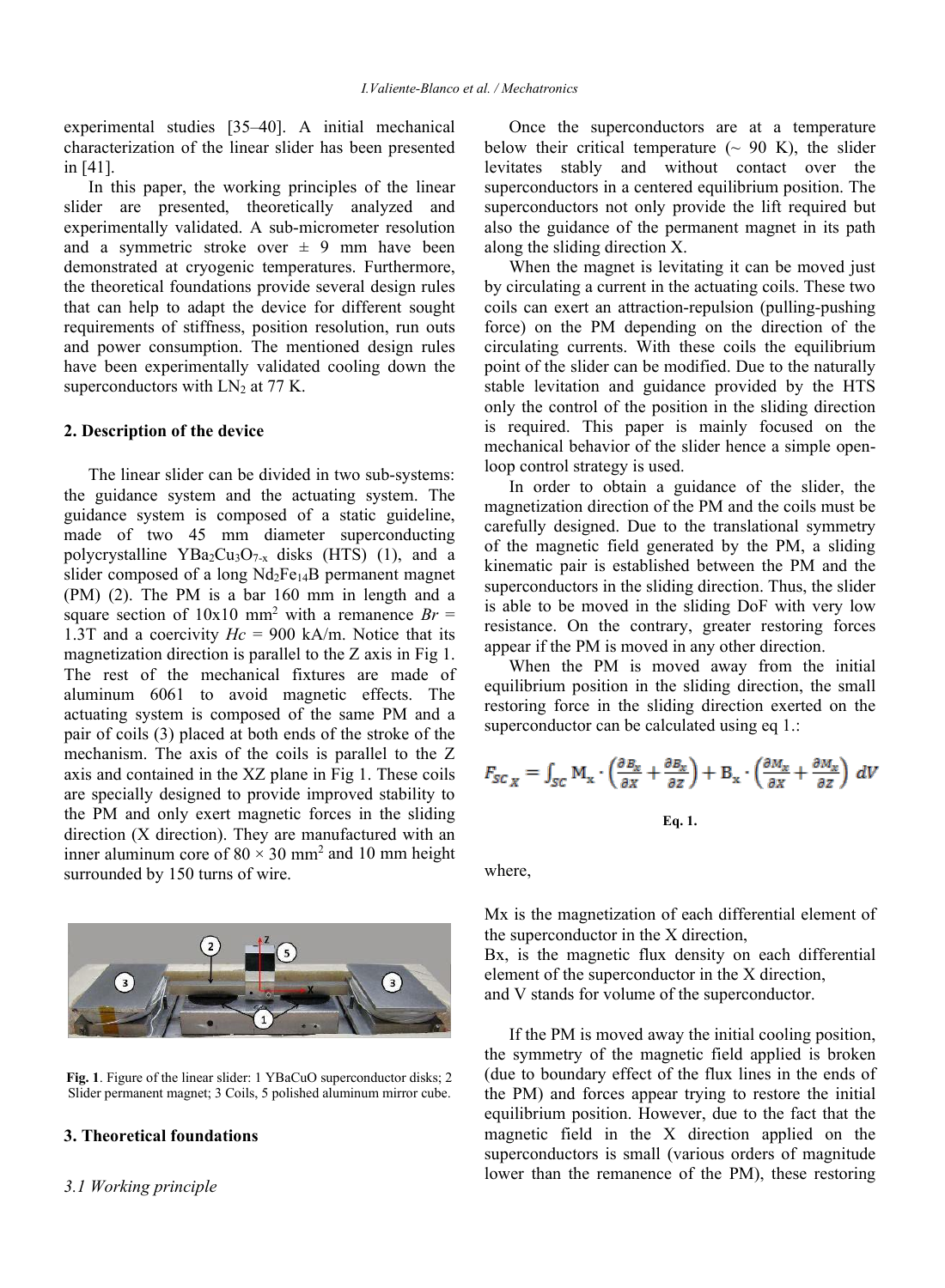forces are smaller than those that appear if the PM is moved in any other direction. The magnetic flux density on the superconductors at the normal state and the magnetic flux in the sliding direction for three positions of the stroke of the mechanism are shown in Fig 2.



**Fig 2.** Total Magnetic flux (up) and magnetic flux in the sliding direction (down) for three positions of the stroke of the mechanism: equilibrium position and end-stroke positions.

## *3.2 Design rules*

The previous magnetic analysis depends on the geometry of each component. The total stroke of the mechanism is influenced by the size of the PM and the HTS, their relative position and the separation between the coils that establish the limit of the displacement. Then, the stroke of the mechanism can be modified by modifying the dimensions of the prototype. In addition, some other parameters of the performance can be tuned too.

## *3.2.1 Sensitivity and stiffness in the sliding DoF*

The magnetic field gradient and the magnitude of the magnetic field affect the stiffness (restoring forces divided by X displacement) and sensitivity (X displacement divided by current in the coils) of the slider. It has been reported that the magnetic stiffness between a PM and a HTS at the mixed state is increased for lower values of the *HFC* [42–45]. The higher the magnetic gradient and the higher the magnetic field

strength, the higher the required acting force and the stiffness in the sliding direction. Hence, run outs can be reduced if an enhanced magnetic stiffness is achieved. Therefore, the stiffness, sensitivity and run outs of the slider can be tuned by modifying two parameters: the distance between the superconductors *d* and the Height of Field Cooling (*HFC*), see Fig 3.

The sensitivity and stiffness are also related to the position resolution of the mechanism in the sense the higher the stiffness, the lower the sensitivity and therefore, a lower current resolution is required to achieve the same positioning resolution.

#### *3.2.2 Power consumption*

It has to be taken into account that the foregoing modifications will also affect the current requirement in the coils and the power consumption of the mechanism. Then, a higher power consumption is expected if *HFC* is reduced and if the distance between the superconductors *d* is increased.

#### *3.2.3 Position resolution*

Position resolution can be improved if the sensitivity of the device is reduced. However, this will bear a rise in the power consumption. A compromise between sensitivity and maximum current shall be achieved. Separately, in order to improve the position resolution an improvement in the current resolution in the coils is always desirable.

#### *3.2.4 Run outs*

In a previous work, it has been established that angular and lateral run outs (except from the pitch) are mainly due to misalignments between the PM magnetization axis and the magnetic axis in the coils [46].

In this previous work, the greater run out is the pitch (rotation around Y direction) which is also critical for the straightness of the motion. Such a great pitch is mainly caused by the loss of lift and unbalance of the PM when it is moved away the initial equilibrium position. In the present work the pitch is deeply analyzed and corrected. A simplified mechanical model for the pitch of the slider is proposed in Fig 3.

In this model the following simplifications have been considered: the PM is considered as a rigid body, self-alignment of the PM with the magnetic field generated by the coils is neglected due to small pitch angles involved, and it is also neglected the interaction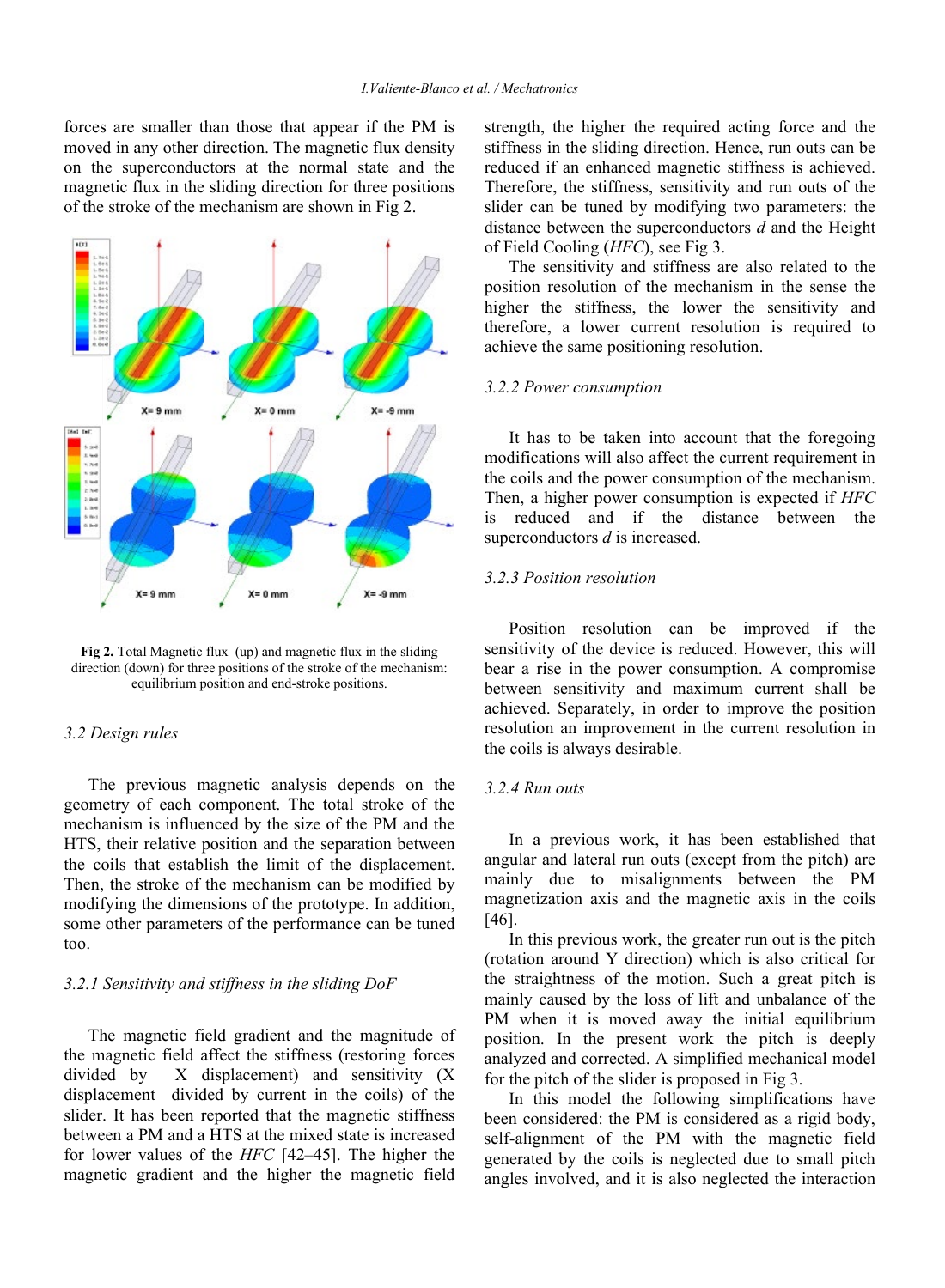between the coils and the superconductors and displacements of the center of masses of the PM in Z axis (see Fig. 3) are neglected. With the foregoing hypothesis in mind, forces between the PM and two superconductors at the mixed state located at distance *d* between them are approximated to the equivalent forces exerted by two springs of constant stiffness  $K_z$ , and initial length of the spring  $Z_0=HFC$  as show in Fig 3.



**Fig 3.** Mechanical simplified model scheme.

It can be proved that, pitch of the slider in the foregoing model is described by the following equation:

$$
\theta = \frac{2mg}{K_z d^2} X
$$
  
Eq. 2.

Where

m is the mass of the slider  $(170 \pm 5 \text{ g})$ , g is the gravity acceleration, Kz is the stiffness of the equivalent springs in Fig. 3. *d* is the distance between the superconductors and X is the position of the slider.

According to the proposed equation, a few additional rules can be derived. Pitch is linearly dependent of the displacement of the slider, pitch can be quadratically reduced if the distance between the superconductors is increased and pitch is linearly dependent on the mass of the slider.

In addition, the pitch of the slider can be modified by magnetic self-alignment of the PM and the magnetic field generated by the coils. The alignment torque of the PM immersed in the magnetic field generated by the coils can be calculated as:

$$
T = \int_{V} [r \times (M \cdot \nabla)B + M \times B] dV
$$
  
Eq. 2

where,

r is the position vector of each dipole in the magnet, M is the magnetization of the PM (considered constant), B is the magnetic flux density and V is the volume of the PM.

Therefore, if the relative position between the coils and the PM is modified, this alignment torque can be used in our benefit. Specifically, a reduction of the pitch can be achieved by elevating the coils with respect to the axis of the PM (parameter *Hc*).

#### *3.4 Decoupled model. FEM calculations*

Calculation of forces is not an small issue, and FEM calculations usually require to develop complex models with limited application and accuracy [47] that demand high computational and time efforts. In order to obtain the force exerted on the PM, a decoupled model is proposed. In this model, the presence of the superconductors is neglected when calculating the actuating force exerted by the coils on the PM. Under this hypothesis, the force that the superconductors exert on the PM is equivalent but opposite directed to the force exerted by the coils on the PM for each equilibrium point of the slider in its path. A diagram of the decoupled model implemented in a FEM software is shown in Fig. 4.



**Fig 4.** Decoupled magnetomechanical FEM model of the actuating system.

The proposed FEM model has been used to estimate the stiffness of the device in the sliding DoF.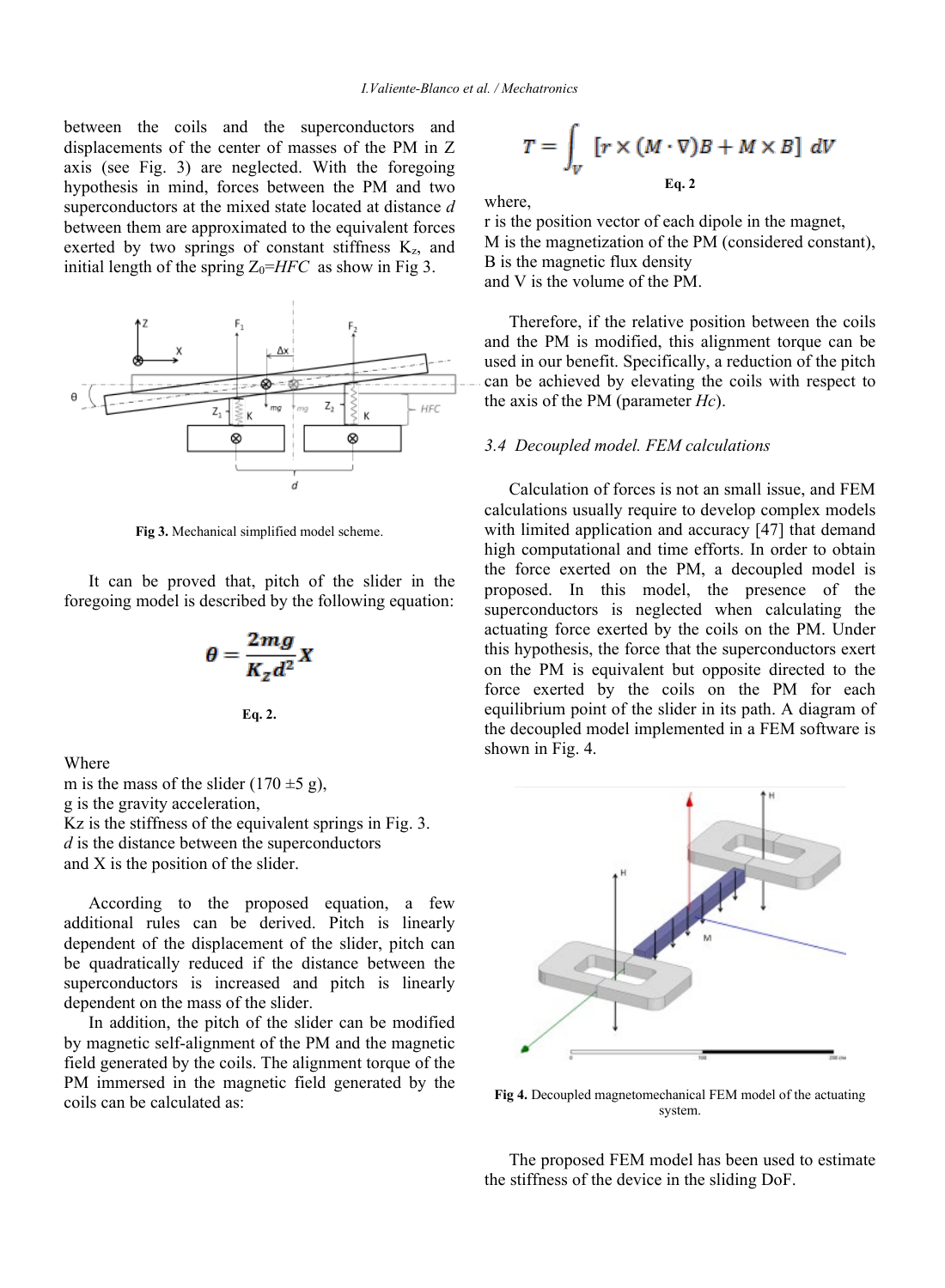#### **4. Experimental set-up and results**

A campaign of experiments have been carried out in order to validate the design rules and prove the position resolution. The details of these experiments are reported in this section.

#### *4.1 Experimental set up and procedure*

The experiments have been developed using the experimental set-up presented in Fig 5. The prototype has been contained in a thermal isolating vessel (8) and immersed in a liquid nitrogen bath at ambient pressure  $(-77 \text{ K})$ . The height of the prototype with respect to the beam from the interferometer/autocollimator can be regulated thanks to a lab-jack stand (6). Everything has been assembled onto an optic table (7).



**Fig. 5**. Sketch of the experimental set-up: 1 YBaCuO superconductor disks; 2 Slider permanent magnet; 3 Coils, 4 Interferometer/Auto collimator; 5 polished aluminum mirror cube; 6 lab-jack stand; 7 optic table and 8 liquid nitrogen vessel. *d*: distance between the superconduting disks and *HFC*= height of field cooling.

Position resolution and accuracy of the slider have been precisely measured using an Agilent 10706B High Stability Plane Mirror Interferometer with 0.62 nm accuracy. However, for some measurements in where a good precision in the position is not needed a common scale with an accuracy of 250  $\mu$ m have been used. The slider angular run outs have been measured using an Newport LDS-Vector auto-collimator with an accuracy of 3% of the measurement.

From the design rules, there are 3 main geometric parameters than affect to the performance of the slider:

- The height of levitation or height of field cooling (*HFC*), which is the distance from the bottom surface of the PM and the top surface of the HTS, as shown in Fig 5.
- The distance between the superconductors (*d*), understood as the distance between the axis of

the HTS in the sliding direction of the mechanism.

• The height of the coils (*Hc*), which is the vertical distance (Z axis) between the imaginary lines that passes through both centers of the coils and the axis of the PM

This geometric parameter has been set up with an accuracy of 0.1 mm.

The stroke is divided in two ranges from  $X = [-9,0]$ mm and from  $X=[0, +9]$  mm. The slider is moved along each range just by one coil while the other is switched off. The current in the actuating coil has a circulating direction that repels the PM (pushing force).

The current in the coils has been supplied from a power source with two independent channels and measured with two 10 µA resolution multimeters. Once the levitation is established, the current in the corresponding coil is modified and the position, the run outs and the current in the coils measured for different currents. Finally, an optic mirror cube (5) made of polished aluminum and one cubic inch in size was fixed to the slider (2) to reflect the laser beam from the interferometer/auto-collimator.

#### *4.2 Experimental results and discussion*

#### *4.2.1 Sensitivity and stiffness of the slider*

In Fig 6, X position of the slider vs. current in the coil is plotted for different values of *d*. From this figure it is clear that the highest the value of *d,* the lower the sensitivity.



**Fig 6.** Measured X position vs. current in the coil for different distance between the superconducting disks (*d*). *HFC*= 3mm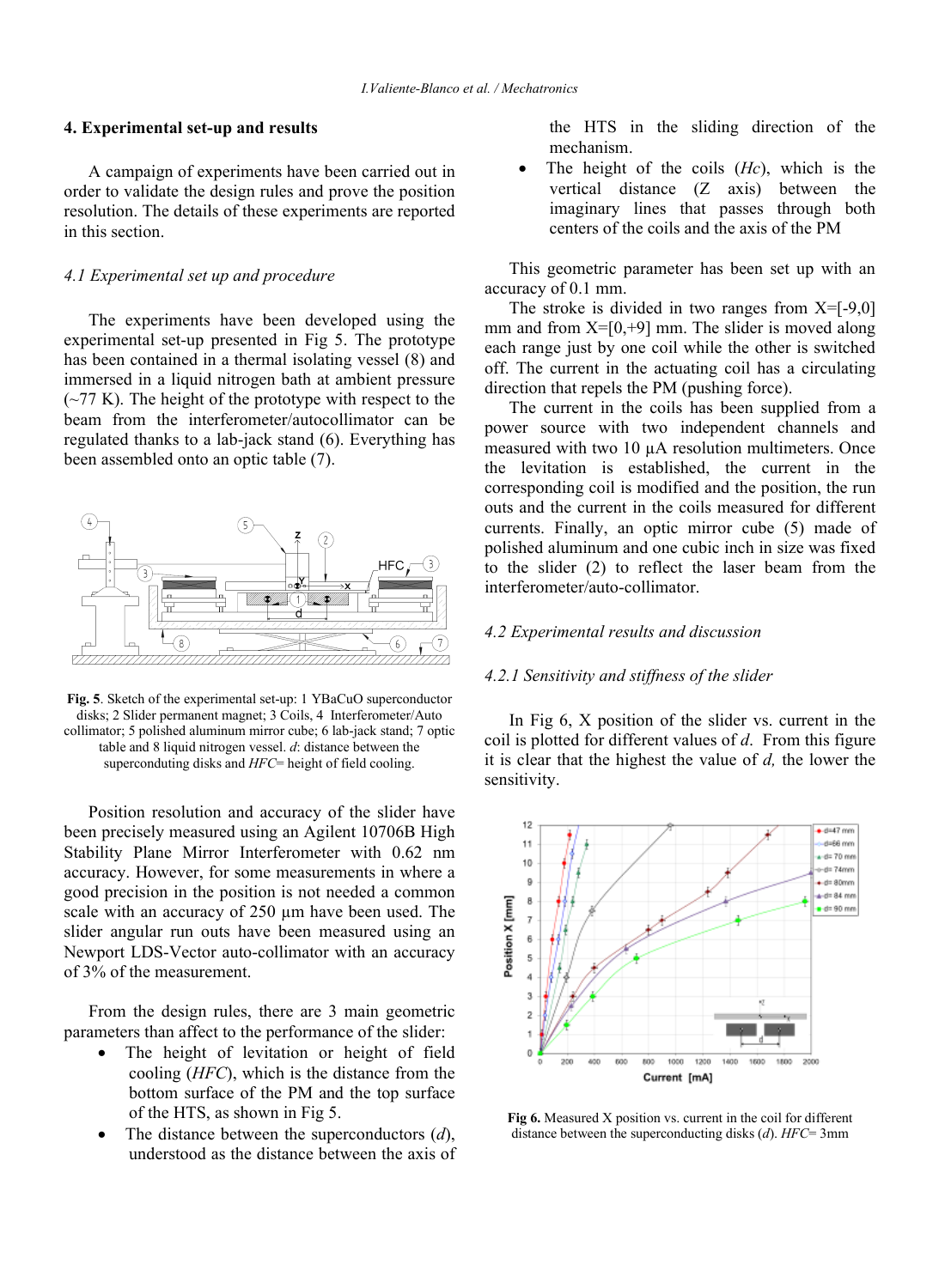The acting force on the PM has been calculated using the decoupled model introduced in section 3. The results of FEM calculations of forces in the sliding direction are plotted in Fig. 7 for different values of the distance between the superconductors.



Fig 7. Calculated forces vs. X position for different distance between the superconductor disks (*d*). *HFC*= 3mm.

The sign of the forces and displacements in Fig. 7 shows that the origin of coordinates is a stable equilibrium point in the stroke of the slider. It is also relevant that the function Fx vs. X position of the slider fits a cubic polynomial with an  $R^2 \ge 0.997$  in all cases. As it can be seen, the required actuating force changes considerably with respect the value of *d*. Therefore, stiffness and sensitivity are very dependent on the value of *d*. Deriving the fitting curves the stiffness in the sliding DoF can be calculated. In Fig.8, stiffness vs. X position of the slider is plotted for different values of *d*.



**Fig 8.** Calculated stiffness vs. X position of the slider for different values of *d. HFC*= 3 mm and Hc= 0 mm in all cases. CONCORDAR COLORES SI ES RÄPIDO

A similar behaviour can be expected when modifying the *HFC*. X position of the slider vs. current in the coils is plotted in Fig. 9 for different values of *HFC*. It can be observed that when the *HFC* is reduced the current increases. This can be explained by the increase in the magnetic field strength and gradient on the superconductor as a consequence of reducing the distance between the PM and the HTS.



**Fig 9.** Measured position X vs. current in the coil for different values of *HFC*. *d*=47 mm. VERIFICAR NACHO.

#### *4.2.2 Power consumption.*

If the required current to achieve a certain stroke is increased, the power consumption will rise up too. The magnitude of the current in the coils vs. *d* to achieve a stroke of ±9 mm is plotted in Fig. 10. For values of *d* higher than 70 mm, the current needed in the coils suffers a large increase.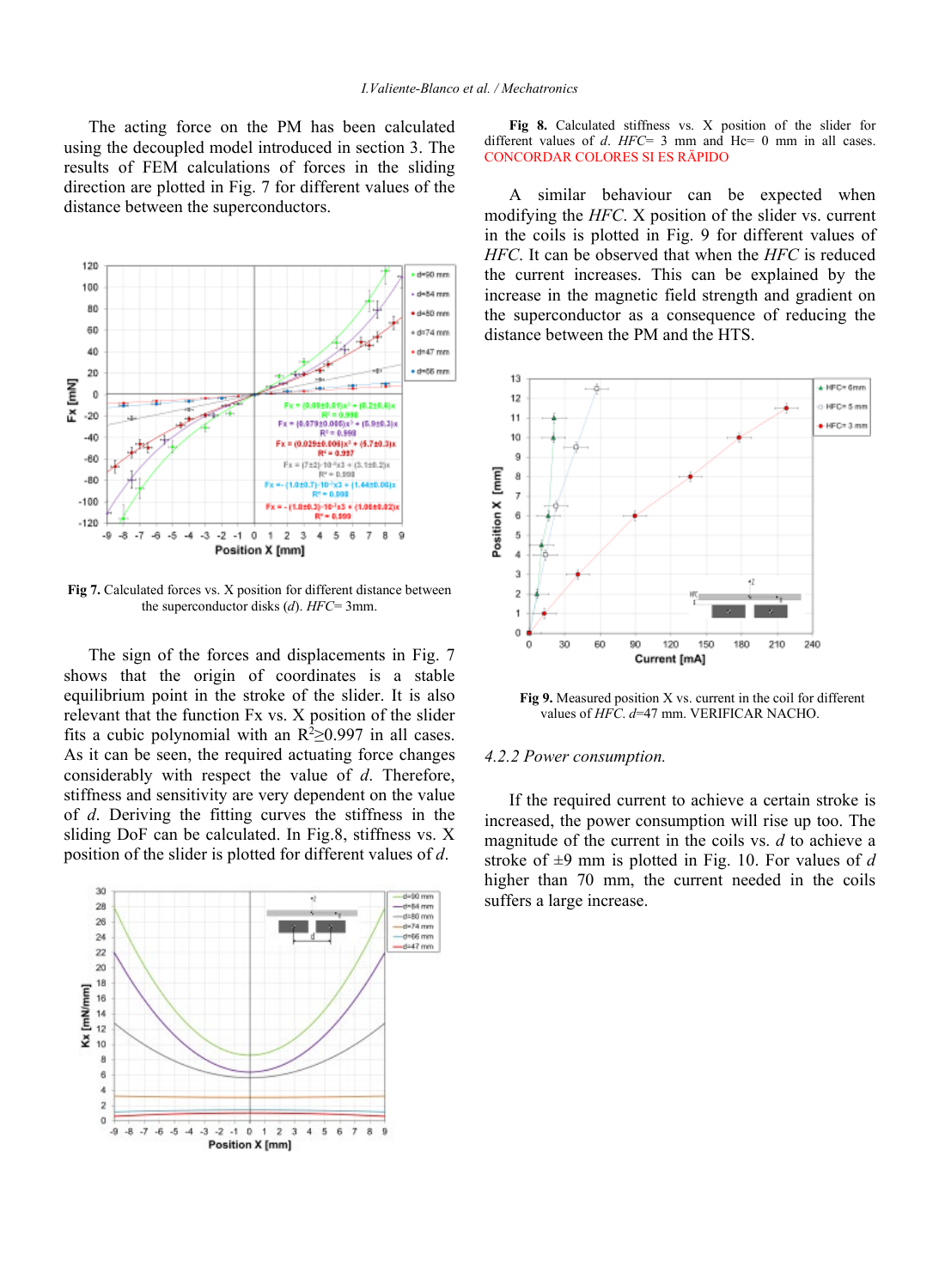

Fig 10. Current requirement vs. distance between superconductors.  $HFC=3$  mm and  $Hc=0$  mm in all cases.

The demanded current in the coils is also increased when *HFC* is reduced, Fig 11.



**Fig 11.** Current requirement vs. *HFC*. *d*= 47 mm and Hc= 0 mm in all cases.

The power consumption of the device is difficult to define insofar is very influenced by the operation conditions and the environment. For example, the power consumption due to the resistance of the wires in the coils is very dependent on the working temperature and in the residual resistance ratio of the copper in the wires [48]. Then, a working temperature must be defined. However, it is clear that the higher the *HFC* and the lower the value of *d*, the lower the power consumption, regardless of the working temperature.

When one pushing coil is actuating the maximum power dissipated in the coils is about 16 mW for *d*= 47 mm and *HFC*= 3 mm and around 2 W if *d*= 90 mm. *HFC* equal to 3 mm and a RRR=300 of the wires is considered for previous calculations. However, this power consumption can be drastically reduced improving the RRR of the wires or by changing the sense of the circulating current (pulling force). In fig.12, X position of the slider vs. current in the coils is represented for a pushing and pulling coil configuration. A clear reduction of the current required in the coil can be observed. However, this change implies an increase in the sensitivity.



**Fig 12.** X position of the slider vs. magnitude of the current in a pushing and a pulling coil. *HFC*= 3 mm, *d*= 84 mm and Hc= 0 mm in both cases.

#### *4.2.3 Position resolution and accuracy*

All the positions presented in this section have been measured with an Agilent 10706B High Stability Plane Mirror Interferometer with 0.62 nm accuracy. Position resolution and accuracy are two main issues in highprecision positioners. In Fig. 13, the stability of the slider (open-loop control) is represented vs. time for a prototype with  $HFC=3$  mm,  $Hc=5$  mm and  $d=84$  mm. The accuracy of the mechanism is of the order of  $\pm$  0.3 µm.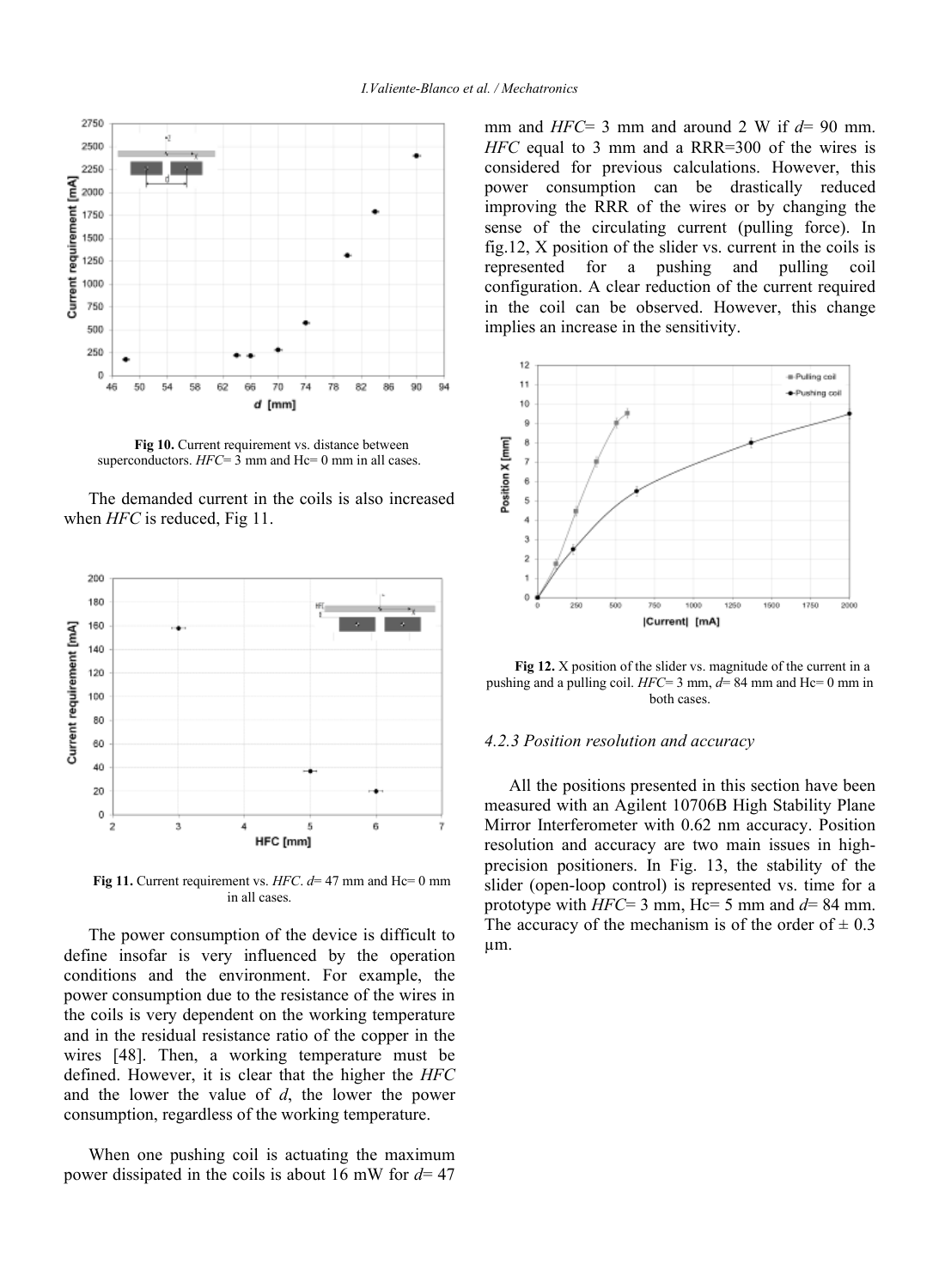

**Fig 13.** Stability of the position along time. *HFC*= 3 mm, *d*= 84 mm and Hc=5 mm in both cases.

A RMS position resolution of 230±30 nm is demonstrated in Fig 14. These measurement have been taken in the surrounding of the initial equilibrium position (where the sensitivity is the maximum) with a current resolution of  $15\pm1$   $\mu$ A. According to results in the previous section, position resolution can be improved if, for example, the *HFC* is reduced, or the value of *d* is increased (provided the same current resolution).



**Fig 14.** X position of the slider vs. current step.

The position resolution could be also improved if the current resolution in the coils is improved. Position resolution vs. current resolution is plotted in Fig.15.



Fig 15. Position resolution vs. current resolution.

#### *4.2.3 Angular run outs.*

#### *4.2.3.1 Pitch*

Pitch of the slider vs. X position for different values of *d* is shown in Fig. 16. A good linearity of the results can be observed in good agreement with eq. 2. Pitch is also reduced when the *HFC* is decreased due to the increased stiffness, Fig 17.



**Fig 16.** Pitch vs. X position of the slider for different values of *d*. *HFC*= 3 mm.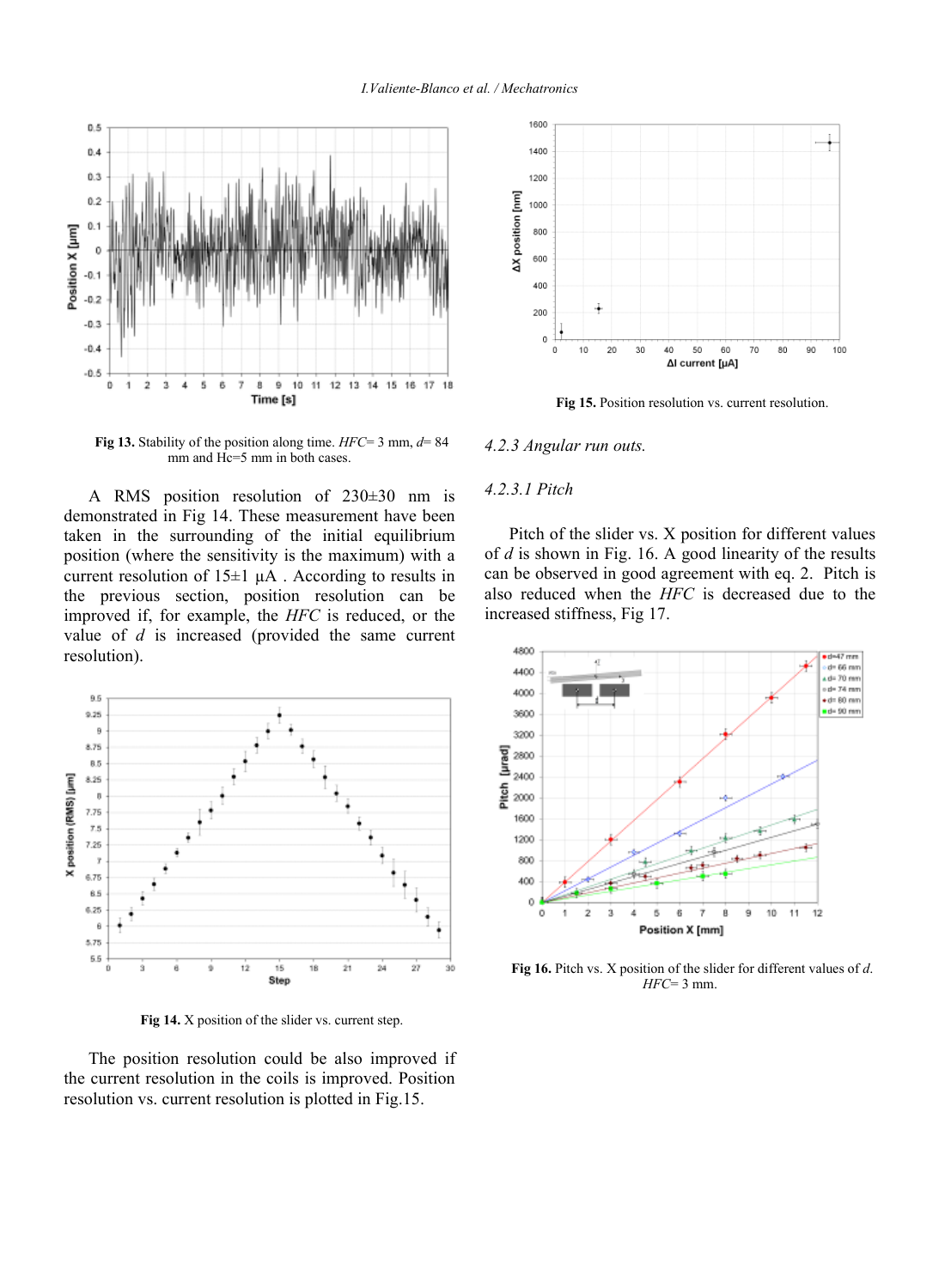

**Fig 17.** Pitch vs. X position of the slider for different values of *HFC*. *d*=47 mm.

The model for the pitch presented in section 3.2.4 has been empirically improved by including a linear dependence of the stiffness  $K_z$  with the distance between the superconductors d. The stiffness with respect to *d* is described in eq. 3:

$$
K_z(d) = K_{47} + 0.01 \cdot d.
$$

where,

 $K_{47}$  is the stiffness for  $d=47$  mm.

Comparison of the models for the pitch considering this empirically stiffness correction is shown in Fig. 18.



**Fig 18.** Pitch sensitivity vs. distance between the superconductors. Comparison of the models for the pitch..

Moreover, the pitch can be corrected by modifying *Hc* as introduced in section 3.2.4. Maximum pitch for a 9 mm stroke vs. elevation of the coils *(Hc)* is plotted in Fig. 19.



**Fig 19.** Maximum pitch for a 9 mm stroke vs. elevation of the coils (Hc). *HFC*= 3 mm and *d*= 84 mm.

In summary, it can be demonstrated that for values of Hc between 0 and 8 mm the pitch of the slider can be reduced more than a 20%.

# *4.2.3.1 Yaw*

All run outs are expected to be reduced if the *HFC* is reduced due to the increased stiffness between the PM and the HTS. Yaw (rotation around Z axis) vs. X position of the slider for different values of *HFC* is plotted in Fig. 20. A reduction about 50 % was observed for a stroke about 11 mm for *d*= 47 mm and *Hc*=0 in all cases.



**Fig 20.** Yaw vs. X position of the slider for different values of *HFC*. *d*= 47 mm and *Hc*=0 mm in all cases. FALTA ESQUEMA DE QUE ES EL YAW.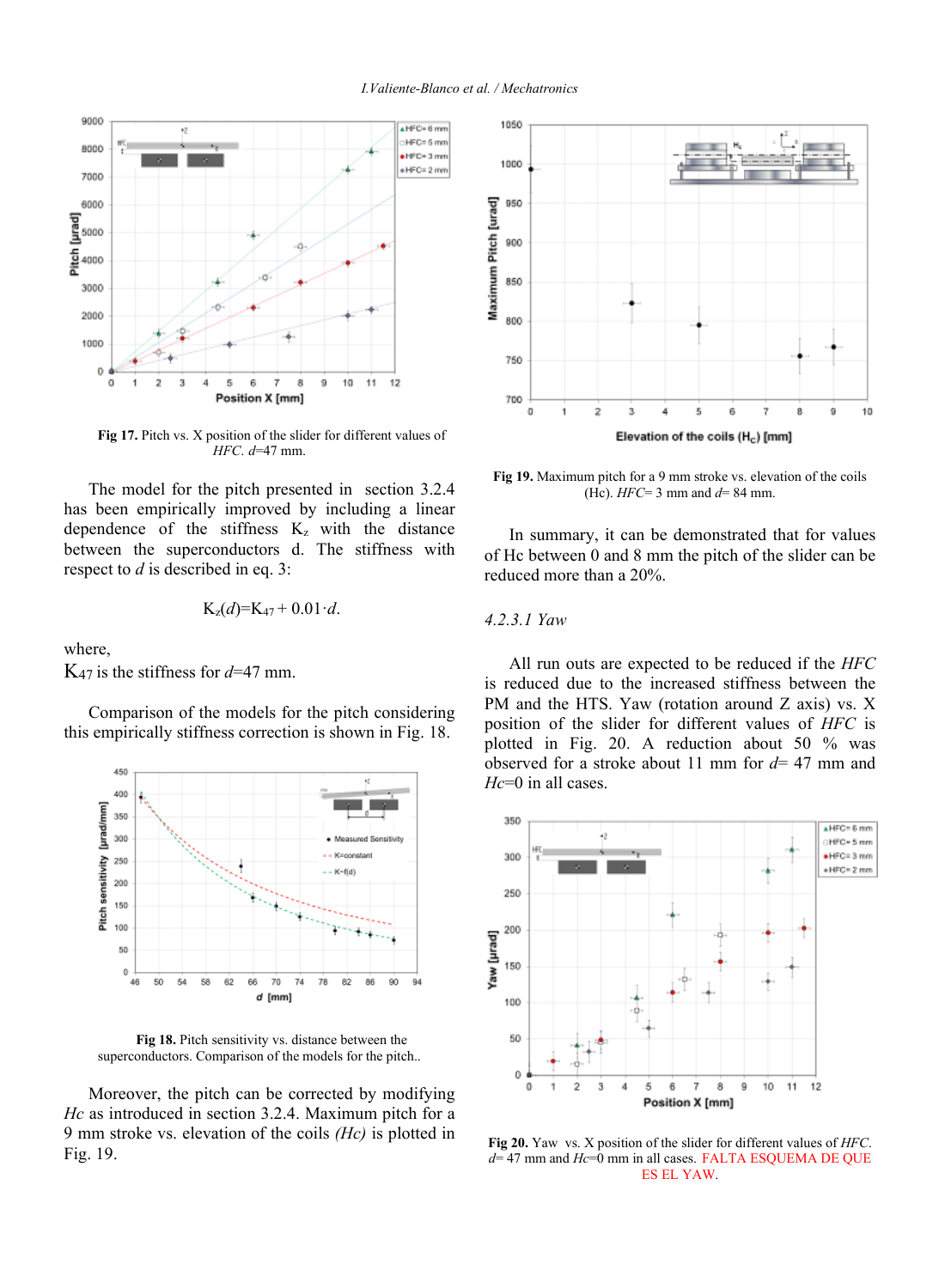No relationship between *d* and Yaw has been observed in the experiments.

# **4. Conclusions**

A high-resolution positioning linear slider with a long stroke for cryogenic applications has been designed, built and tested. The device is mainly composed of two superconducting disks as the stator and a long permanent magnet as the slider. Due to the high translational symmetry of the magnetic field seem by the superconductors a contactless sliding kinematic pair is established between them and the permanent magnet. The actuating system is composed by two coils. Then, by regulating the current in the coils, the position of the slider can be modified. A high resolution  $(230\pm30 \text{ nm})$  in a long stroke (over  $\pm 9 \text{ mm}$ ) has been demonstrated at cryogenic temperatures (77 K).

Besides, a set of design rules has been proposed and experimentally verified. Following these design rules, several parameters of the performance of the device can be tuned. These rules are summarized below:

- The sensitivity, the stiffness and the resolution can be tuned by modifying the *HFC* or the distance between the superconductors *d*.

- The resolution of the device can be improved linearly improving the current resolution.

- Power consumption of the device is also affected by the *HFC* or the value of *d*. A compromise between sensitivity and maximum current shall be achieved.

- The power consumption can be reduced more than one order of magnitude with an anti-serial connection of the coils in the actuating system.

- The power consumption can be reduced if higher quality wires are used in the coils (lower RRR).

- Angular run outs can be reduced in more than a 200% by reducing the *HFC*.

- Pitch of the slider is mainly caused by loss of lift when the PM is moved away from the initial equilibrium position. It can be significantly reduced by increasing the distance between the superconductors, improving the vertical stiffness (like for example reducing *HFC*) or reducing the mass of the slider.

- Pitch can be also reduced by magnetic selfalignment between the coils and the PM. This can be achieved by elevating the coils. A reduction of around a 25% can be achieved by elevating the coils 8 mm.

The results presented shows that the contactless linear slider based on superconducting magnetic levitation technology can be very suitable for applications requiring a long stroke positioning with high precision, minimized run-outs, cryogenic temperature operation and low power consumption as demanded in space instrumentation, medical or semiconductor manufacturing industry.

In addition, the performance of the device can be optmized following the design rules here presented.

# **Acknowledgements**

This work has been partially funded by Dirección General de Economía, Estadística e Innovación Tecnológica, Consejería de Economía y Hacienda, Comunidad de Madrid, ref. 12/09. **References**

- [1] E. Eleftheriou, Nanopositioning for Storage Applications, Annual Reviews in Control. 36 (2012) 244–254.
- [2] S. Devasia, E. Eleftheriou, S.O.R. Moheimani, A survey of control issues in nanopositioning, IEEE TRANSACTIONS ON CONTROL SYSTEMS TECHNOLOGY. 15 (2007) 802–823.
- [3] E. Manske, T. Hausotte, R. Mastylo, T. Machleidt, K.-H. Franke, G. Jäger, New applications of the nanopositioning and nanomeasuring machine by using advanced tactile and non-tactile probes, Measurement Science and Technology. 18 (2007) 520–527.
- [4] K. Jung, Y. Baek, Precision stage using a non-contact planar actuator based on magnetic suspension technology, Mechatronics. 13 (2003) 981–999.
- [5] I. Busch-Vishniac, Micro-automating semiconductor fabrication, IEEE Circuits and Devices Magazine. (1991) 32–36.
- [6] V. Kartik, A. Sebastian, T. Tuma, A. Pantazi, Highbandwidth nanopositioner with magnetoresistance based position sensing, Mechatronics. (2012).
- [7] ESA/SRE (2009)6, SPICA: Revealing the origins of planets and galaxies, 2009.
- [8] ESA, European non-dependence on critical space technologies: EC-ESA-EDA list of urgent actions for 2009., (2009).
- [9] Y.L. Ostrovskaya, T. Yukhno, G. Gamulya, Y.V. Vvedenskij, V. Kuleba, Low temperature tribology at the B. Verkin Institute for Low Temperature Physics & Engineering (historical review), Tribology International. 34 (2001) 265–276.
- [10] A. Trautmann, C.R. Siviour, S.M. Walley, J.E. Field, Lubrication of polycarbonate at cryogenic temperatures in the split Hopkinson pressure bar, International Journal of Impact Engineering. 31 (2005) 523–544.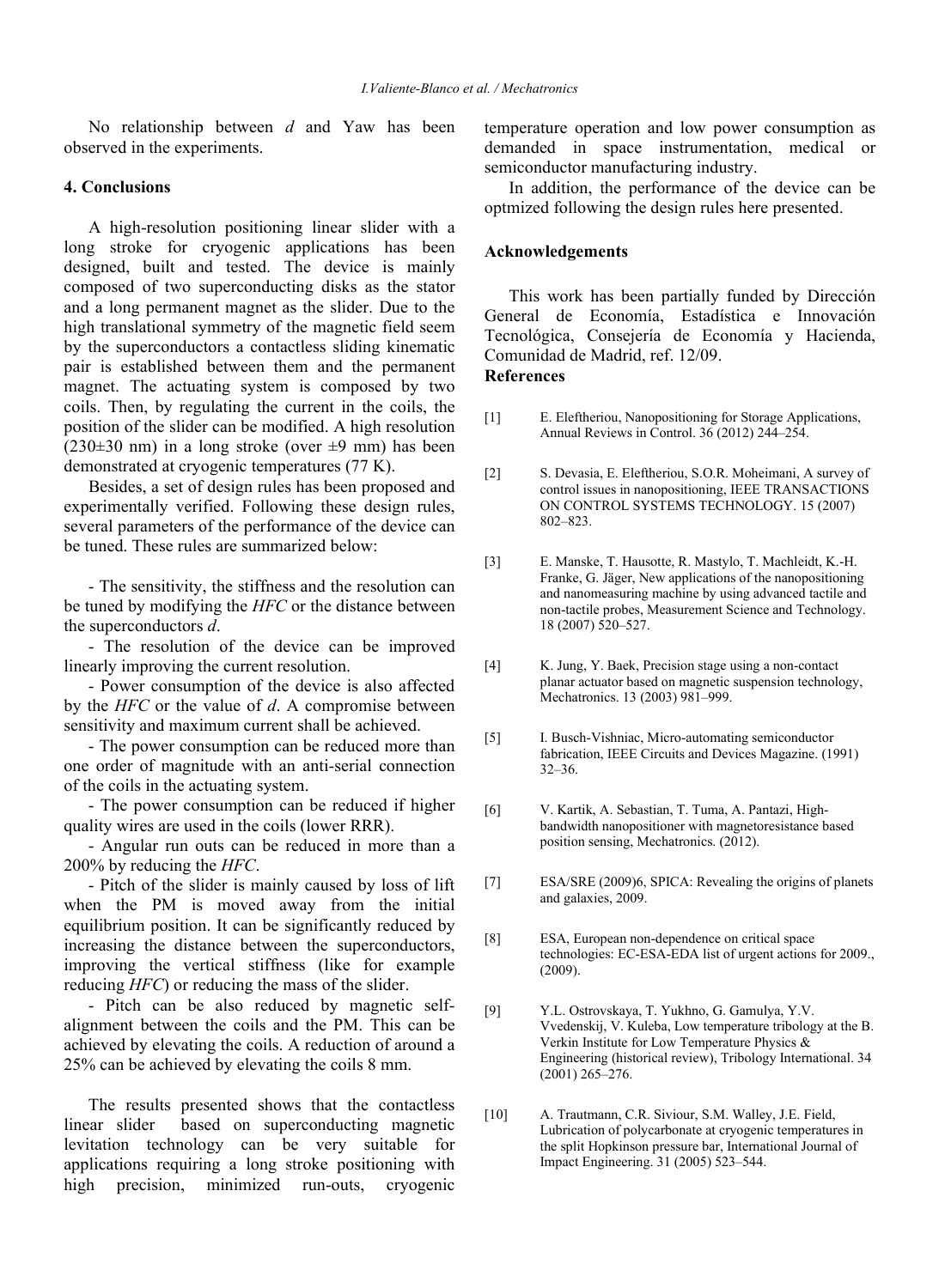- [11] R. Yang, M. Jouaneh, R. Schweizer, Design and characterization of a low-profile micropositioning stage, Precision Engineering. 18 (1996) 20–29.
- [12] T. Maillard, F. Claeyssen, R. LeLetty, O. Sosnicki, A. Pages, A. Vazquez Carazo, Piezomechatronic-based systems in aircraft, space, and defense applications, Proceedings of SPIE 2009. 7331 (2009) 1–9.
- [13] M. Špiller, Z. Hurák, Hybrid charge control for stick–slip piezoelectric actuators, Mechatronics. 21 (2011) 101–108.
- [14] M. Chiang, C. Chen, T. Tsou, Large stroke and high precision pneumatic–piezoelectric hybrid positioning control using adaptive discrete variable structure control, Mechatronics. 15 (2005) 5234–545.
- [15] A.I. Ltd., Piezoelectric Ceramics: Principles and Applications, APC International Ltd., USA, 2002.
- [16] Y. Xie, Y. Tan, R. Dong, Nonlinear Modeling and Decoupling Control of XY Micropositioning Stages With Piezoelectric Actuators, IEEE/ASME Transactions on Mechatronics. PP (2012) 1–12.
- [17] A.A.G. Requicha, S. Meltzer, F.P. Terán Arce, J.H. Makaliwe, H. Sikén, S. Hsieh, et al., Manipulation of nanoscale components with the AFM: Principles and Applications, in: Proceedings of the 2001 1st IEEE Conference on Nanotechnology IEEE-NANO, IEEE, 2001: pp. 81–86.
- [18] P. Estevez, A. Mulder, R.M. Schmidt, 6-DoF miniature maglev positioning stage for application in haptic micromanipulation, Mechatronics. 22 (2012) 1015–1022.
- [19] K.S. Jung, Precision stage using a non-contact planar actuator based on magnetic suspension technology, Mechatronics. 13 (2003) 981–999.
- [20] K.S. Jung, Y.S. Baek, Development of a novel maglev positioner with self-stabilizing property, Mechatronics. 12 (2002) 771–790.
- [21] H. Kim, C. Lee, Design and control of active magnetic bearing system with Lorentz force-type axial actuator, Mechatronics. (2006).
- [22] S. Verma, W. Kim, S. Member, J. Gu, Six-Axis Nanopositioning Device With Precision Magnetic Levitation Technology, IEEE/ASME TRANSACTIONS ON MECHATRONICS. 9 (2004) 384–391.
- [23] W. Kim, S. Verma, Multiaxis Maglev Positioner With Nanometer Resolution Over Extended Travel Range, Journal of Dynamic Systems, Measurement, and Control. 129 (2007) 777–785.
- [24] S. Earnshaw, On the nature of the molecular forces which regulate the constitution of the lumiferous ether, Trans. Camb. Phil. Soc. 7 (1842) 97–112.
- [25] K. Park, S. Lee, J. Yi, S. Kim, Y. Kwak, I. Wang, Contactless magnetically levitated silicon wafer transport system, Mechatronics. (1996).
- [26] J.P. Voccio, Design and Testing of a Cryogenic Magnetostrictive Actuator Array, NGST Science and Technology Exposition. ASP Conference Series. 207 (2000) 532–535.
- [27] G. Horner, L. Bromberg, J. Teter, A Cryogenic Magnetostrictive Actuator Using a Persistent High Temperature Superconducting Magnet: Part 1 Concept and Design, Technical Memorandum NASA. (2000).
- [28] J.P. Teter, G.C. Horner, L. Bromberg, Precision cryogenic magnetostrictive actuator using a persistent high TC magnet, Journal of Applied Physics. 87 (2000) 6313.
- [29] V. Arkadiev, A Floating Magnet, Nature. 160 (1947) 330– 330.
- [30] J.R. Hull, Superconducting bearings, Superconductor Science and Technology. 13 (2000) R1-R15.
- [31] T. Iizuka, H. Fujita, Precise positioning of a micro conveyor based on superconducting magnetic levitation, in: Micromechatronics and Human Science, 1997. Proceedings of the 1997 International Symposium On, IEEE, 1997: pp. 131–135.
- [32] T. Iizuka, N. Sakai, H. Fujita, Position feedback control using magneto impedance sensors on conveyor with superconducting magnetic levitation, Sensors and Actuators A: Physical. 150 (2009) 110–115.
- [33] J.-L. Pérez-Díaz, E. Díez-Jiménez, I. Valiente-Blanco, J.-C. García-Prada, Mecanismo nanoposicionador sin contacto de carrera larga, U.S. Patent P201130910, 2011.
- [34] T. Mori, A. Inoue, A prototype magnetically levitated superconducting conveyer, IEEE Transactions on Applied Superconductivity. 17 (2007) 2170–2173.
- [35] J.-L. Pérez-Díaz, J.C. García-Prada, E. Díez-Jiménez, I. Valiente-Blanco, B. Sander, L. Timm, et al., Non-contact linear slider for cryogenic environment, Mechanism and Machine Theory. 49 (2012) 308–314.
- [36] I. Valiente-Blanco, E. Díez-Jiménez, J.-L. Pérez-Díaz, E. Diez-Jimenez, J.L. Perez-Diaz, Alignment effect between a magnet over a superconductor cylinder in the Meissner state, Journal of Applied Physics. 109 (2011) 07E704.
- [37] J.L. Perez-Diaz, J.C. Garcia-Prada, Interpretation of the method of images in estimating superconducting levitation, Physica C: Superconductivity. 467 (2007) 141–144.
- [38] E. Diez-Jimenez, J.-L. Perez-Diaz, J.C. Garcia-Prada, Local model for magnet–superconductor mechanical interaction: Experimental verification, Journal of Applied Physics. 109  $(2011) 063901.$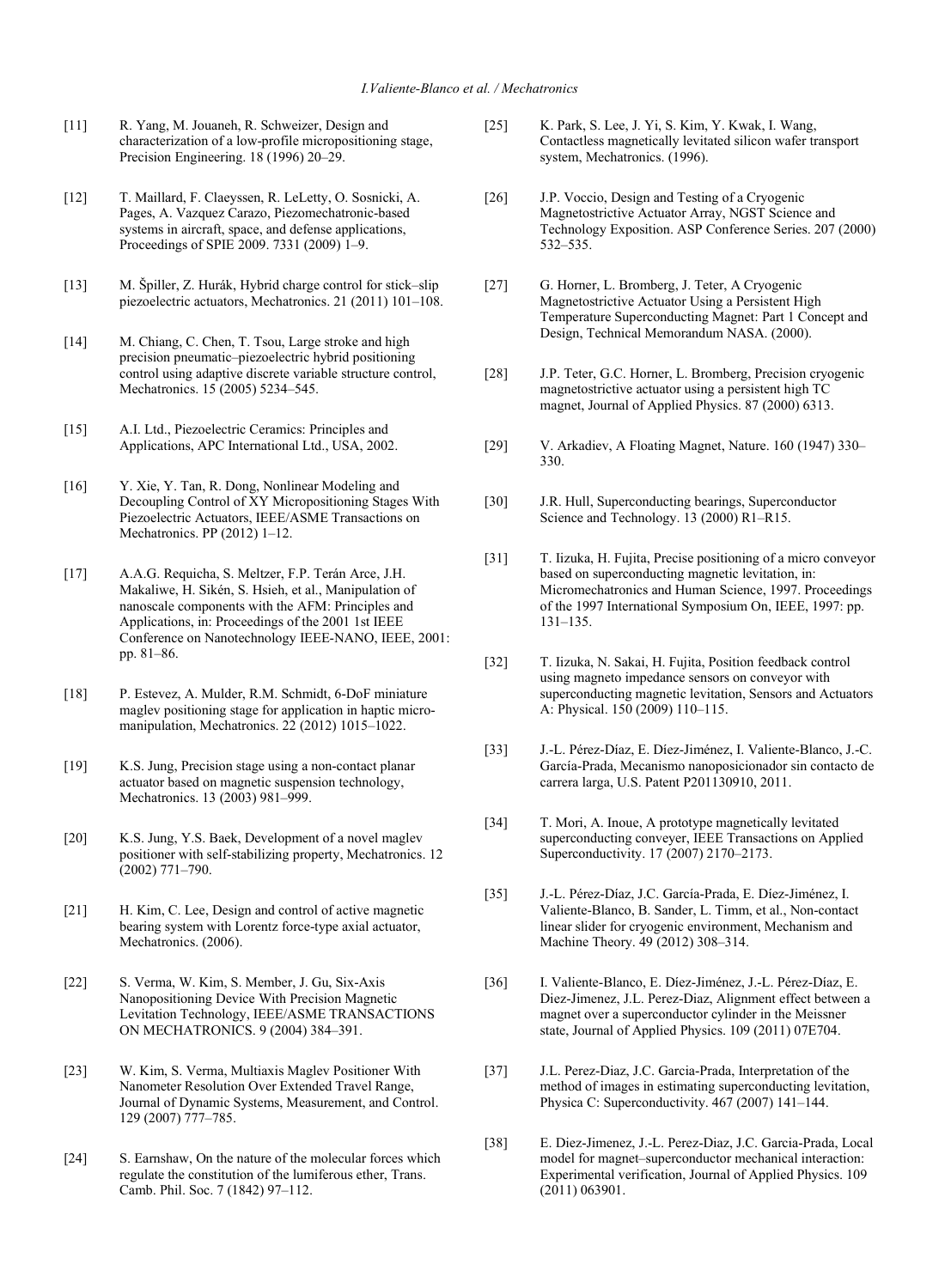- [39] E. Diez-Jimenez, J.L. Perez-Diaz, Flip effect in the orientation of a magnet levitating over a superconducting torus in the Meissner state, Physica C. 471 (2010) 8–11.
- [40] E. Diez-Jimenez, B. Sander, L. Timm, J.L. Perez-Diaz, Tailoring of the flip effect in the orientation of a magnet levitating over a superconducting torus: geometrical dependencies, Physica C. 471 (2010) 229–232.
- [41] J.-L. Pérez-Díaz, J.C. García-Prada, E. Díez-Jiménez, I. Valiente-Blanco, B. Sander, L. Timm, et al., Non-contact linear slider for cryogenic environment, Mechanism and Machine Theory. 49 (2012) 308–314.
- [42] P. Branco, J. Dente, DESIGN AND EXPERIMENT OF A NEW MAGLEV DESIGN USING ZERO-FIELD-COOLED YBCO SUPERCONDUCTORS, IEEE Transactions on Industrial Electronics. 59 (2012) 1–8.
- [43] A. Sanchez, C. Navau, Vertical force, magnetic stiffness and damping for levitating type-II superconductors, Physica C: Superconductivity. 268 (1996) 46–52.
- [44] R.M. Stephan, R. de Andrade, G.C. dos Santos, M. a. Neves, R. Nicolsky, Levitation force and stability of superconducting linear bearings using NdFeB and ferrite magnets, Physica C: Superconductivity. 386 (2003) 490– 494.
- [45] N. Del Valle, A. Sanchez, E. Pardo, C. Navau, *D*.-X. Chen, Enhanced stability by field cooling in superconducting levitation with translational symmetry, Applied Physics Letters. 91 (2007) 112507.
- [46] J. Serrano-Tellez, F. Romera-Juarez, E. Diez-Jimenez, I. Valiente-Blanco, J. Perez-Diaz, J. Sanchez-Casarrubios, Experience on a cryogenic linear mechanism based on superconducting levitation, in: E. Navarro, R; Cunningham, CR; Prieto (Ed.), MODERN TECHNOLOGIES IN SPACE-AND GROUND-BASED TELESCOPES AND INSTRUMENTATION II, Amsterdam, NETHERLANDS, 2012: p. 84501Y.
- [47] A. Hauser, Calculation of superconducting magnetic bearings using a commercial FE-program (ANSYS), IEEE Transactions on Magnetics. 33 (1997) 1572–1575.
- [48] J.W. Wkin, Experimental Techniques for Low Temperature Measurements, Oxford University Press, 2006.